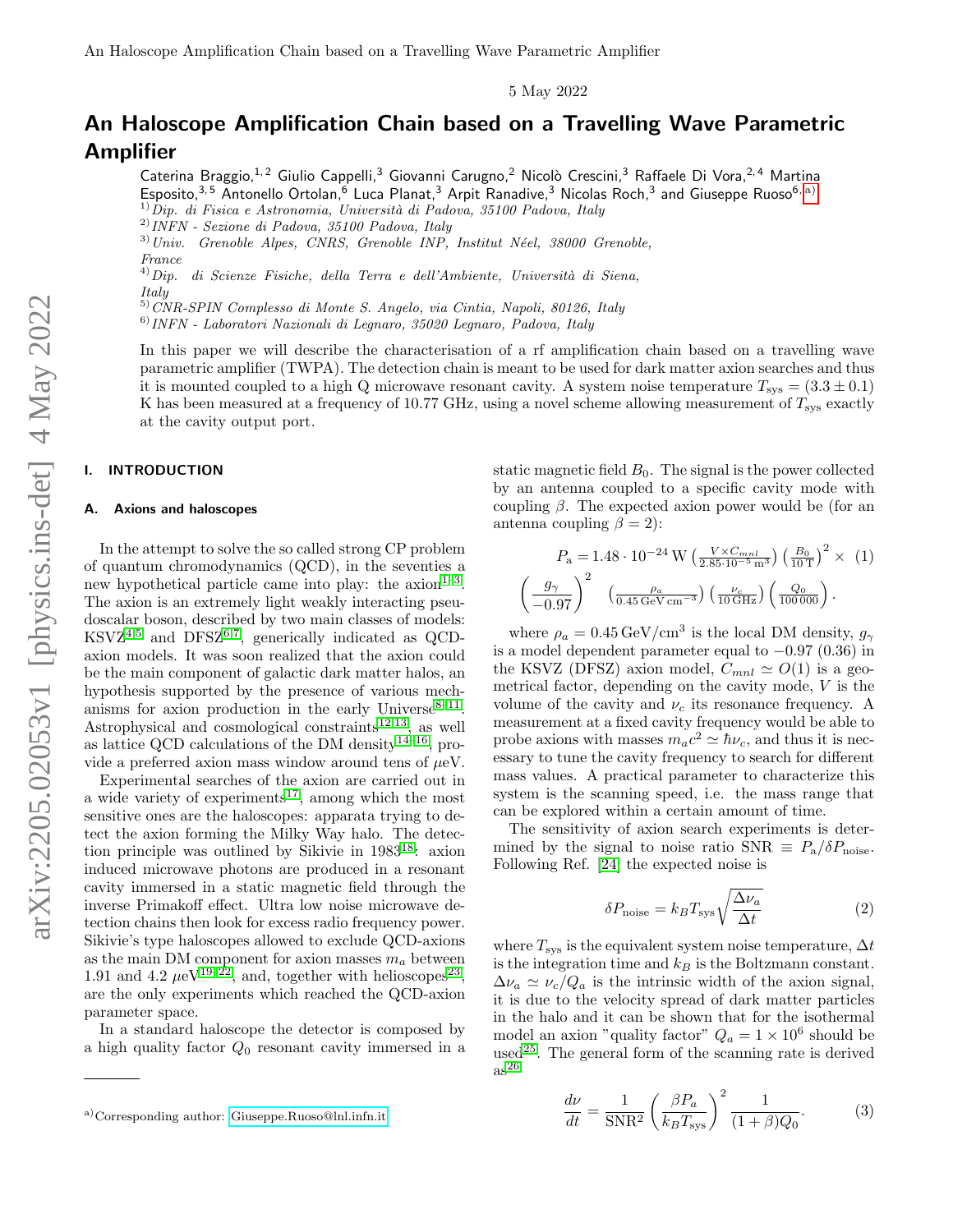It is then evident that reducing the system noise temperature is a main challenge for this type of experiments.

#### B. Amplification chains

The choice of the amplification chain is closely related to the frequency at which the search for dark matter axion is conducted. A thorough discussion can be found in [\[24\]](#page-6-12). Most of running experiments are using a heterodyne or super-heterodyne detection chain with a linear amplifier as first stage. The linear amplifier is directly sensing the output of the antenna coupled to the cavity mode. Recently a more advanced detection scheme has been used to take advantage of squeezing<sup>[27](#page-6-15)</sup>.

The experiment  $\mathrm{QUAX}^{28}$  $\mathrm{QUAX}^{28}$  $\mathrm{QUAX}^{28}$  is focusing its search efforts in a region around 10 GHz. In such a band commercially available amplifiers are based on High Electron Mobility Transistor (HEMT) with MMIC technology (monolithic microwave integrated circuits) showing an equivalent noise temperature of the order of 3.5  $K^{29,30}$  $K^{29,30}$  $K^{29,30}$  $K^{29,30}$  at the temperature of 4.5 K. The system noise temperature is normally the sum of amplifier equivalent noise temperature and ambient temperature. Ambient temperature can be reduced by placing the apparatus inside an ultra cryogenic environment, however HEMTs equivalent noise temperature does not decrease significantly and they are normally not suitable to be used in such environments due to their large power dissipation. Another solution for the first stage amplification is the use of Josephson Parametric Amplifiers (JPA)<sup>[31](#page-6-19)</sup>, that can be operated at much lower temperature and indeed have already been used in haloscopes<sup>[22,](#page-6-10)[32,](#page-6-20)[33](#page-6-21)</sup>. JPAs are quantum limited amplifiers, having the drawback of being resonant systems working only in a small frequency region and with little tuning: a 10 MHz gain profile can normally be tuned over a few hundreds of  $MHz^{34}$  $MHz^{34}$  $MHz^{34}$ . This limitation has been overcome by Travelling Wave Parametric Amplifiers (TWPAs) consisting of nonresonant nonlinear transmission lines exhibiting amplification bandwidth up to few GHz[35,](#page-6-23)[36](#page-6-24). Recently such amplifiers have been used also for dark matter searches<sup>[37](#page-6-25)</sup>.

In this paper we will describe an experimental test conducted on a haloscope amplification chain based on a TWPA realized using a reversed Kerr phase matching mechanism[38](#page-7-0). The TWPA will be reading the power delivered by a microwave cavity, resonating at frequencies typical for the QUAX axion haloscope. The test has been conducted in the absence of the strong magnetic field which is used in axion searches, however the setup is already equipped with a magnetic shielding and it will be soon incorporated in a complete haloscope. The present test is used to define the base working properties of the detection chain.

The precise measurement of the system noise temperature is of paramount importance in the assessment of the results for an haloscope. The standard Y-factor method[39](#page-7-1) normally uses a variable temperature source

accessed by means of switches. Here we give details of a novel method that we introduced previously  $33$ , with the advantage of avoiding the need for switches and capable of measuring the noise temperature exactly at the point of interest, namely at the haloscope cavity output.

#### II. EXPERIMENTAL APPARATUS

The schematic of the apparatus is reported in Fig. [1.](#page-1-0)



<span id="page-1-0"></span>FIG. 1. Layout of cryogenic apparatus. Green cables are superconducting (NbTi). The point A1 is the reference point for the measurement of the system noise temperature. The connections between the TWPA and the two circulators C1 and C2 are done with direct SMA male to male adaptors.

The element to be read by the TWPA is a cylindrical copper cavity of radius 12.88 mm and length 50 mm. Readout is performed by means of a dipole antenna whose coupling can be manually controlled with a mechanical feedthrough. The cavity relevant modes that have been used are the following: TM010 with resonant frequency  $f_{010} = 8.91$  GHz, TM011 at  $f_{011} = 9.42$  GHz and TM012 at  $f_{012} = 10.77$  GHz. The antenna output is fed onto a circulator (C1) using a superconducting NbTi cable. C1 is directly connected to the input of the TWPA, which serves as pre-amplifier of the system detection chain under test. Further amplification at a cryogenic stage is done using a low noise HEMT amplifier (Low Noise Factory model LNA4-16). In order to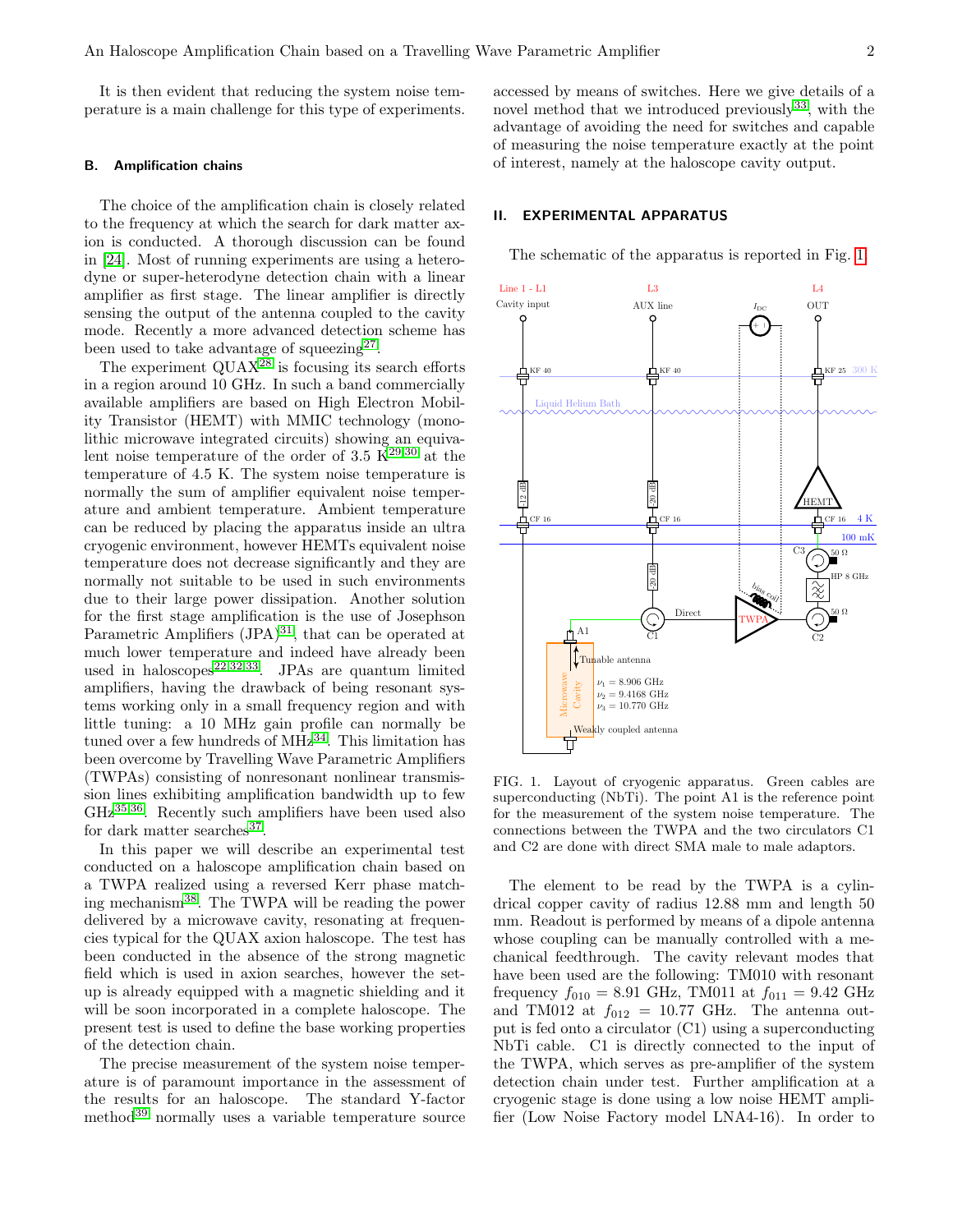avoid back action noise from the HEMT, a pair of isolators (C2 and C3) and a 8 GHz High Pass filter are inserted between the TWPA and the HEMT. The output of the cryogenic HEMT is then delivered to the room temperature electronics (RTE) described in figure [2:](#page-2-0) we refer to this line as L4. Access to the microwave cavity is also possible by using a weakly coupled antenna, connected to the room temperature electronics through line L1. This line employs a 12 dB attenuator to avoid contribution of thermal inputs; moreover, the last part of the line is done using a cryogenic cable having low transmission (insertion loss about 16 dB) and low heat conductance. An auxiliary line, L3 in figure, is used for calibrations and to connect the RTE directly to the cavity tunable antenna by means of circulator C1. Again, line L1 is equipped with attenuators to avoid thermal inputs from stages at temperatures above the system base temperature. Finally, a dc current source is connected to a superconducting coil used to bias the TWPA.



<span id="page-2-0"></span>FIG. 2. Principle scheme of the room temperature radio frequency instrumentation. The points Pn are the reference points used in the measurements.  $SG = Signal generator$ ; VNA = Vector Network Analyser; PUMP = Signal generator used as TWPA pump; SA = Spectrum Analyser. YL-74 and Macom 1147 are power splitters/combiners. L1, L3 and L4 are connected to the corresponding points of Figure [1.](#page-1-0)

The room temperature electronics employs two signal generators: following figure [2,](#page-2-0) SG is used to provide known signal as input to the system, PUMP is used to provide the pump signal to the parametric amplifier. Its output is summed up with the output of a VNA, which is used to produce transmissions spectra of the system. The output line L4 is amplified using a HEMT amplifier and can be read simultaneously by the VNA and by a spectrum analyser (SA). In Figure [2](#page-2-0) we labelled the points P1, P3, P4 and P5, which are used in the calibration procedure described below.

Since we plan to use this system inside an haloscope, it is necessary to shield the electronics from the presence of stray fields. In our haloscope<sup>[28](#page-6-16)</sup>, an 8 T magnetic field is acting on a microwave cavity, and a counterbias solenoid is used to reduce the field on the detection electronics. We have estimated a residual stray field of about 10 mT. To shield such field a hybrid box is encapsulating the two circulators C1 and C2 and the TWPA. This hybrid box is constituted by an external box of lead and an internal one of cryoperm. The box dimension is  $35 \times 65 \times 210$ mm<sup>3</sup> , with one small base opened to allow cabling, and is thermally anchored to the dilution unit (DU) mixing chamber.

The cryogenic and vacuum system is composed of a cryostat and a <sup>3</sup>He–4He wet dilution refrigerator. The cryostat is a cylindrical vessel of height 2300 mm, outer diameter 800 mm, inner diameter 500 mm (made by Precision Cryogenics System Inc). The dilution refrigerator is a refurbished unit (made by Leiden Cryogenics Inc.) previously installed in the gravitational wave bar antenna Auriga test facility<sup>[40](#page-7-2)</sup>. Such dilution unit has a base temperature of 70 mK and cooling power of 1 mW at 120 mK. The DU is decoupled from the gas handling system through a large concrete block sitting on the laboratory ground via a Sylomer carpet where the Still pumping line is passing. This assembly minimizes the acoustic vibration induced on the TWPA, which is rigidly connected to the mixing chamber. Once the Helium cryostat has been filled up with liquid helium the DU column undergo a fast pre-cooling down to liquid-helium temperatures via helium gas exchange on the Inner Vacuum Chamber (IVC). This cooling down operation take almost 4 hours. When a temperature of 4 K has been reached, the pre-cooling phase ends, the inner space of the IVC is evacuated. From that point on the dilution refrigerator takes over and the final cooling temperature of around 80 mK is attained after about 5 hours. No charcoal pump was present in the DU cooled system. A pressure of around 10<sup>−</sup><sup>7</sup> mbar was monitored without pumping on the IVC room temperature side through all the experimental run. Temperatures are measured with a set of different thermometers. Most of them are used to monitor the behaviour of the dilution unit. A RuO thermometer is used to monitor the cavity temperature. It is to be noted that the 20 dB attenuator close to C1 is thermally anchored to the mixing chamber.

# III. MEASUREMENTS

## A. General parameters

The first measurements to be performed are related to the optimisation of the TWPA working parameters<sup>[38](#page-7-0)</sup>. This correspond to the choice of the bias current driving the superconducting coil and of the pump frequency and amplitude. By measuring with the VNA the trans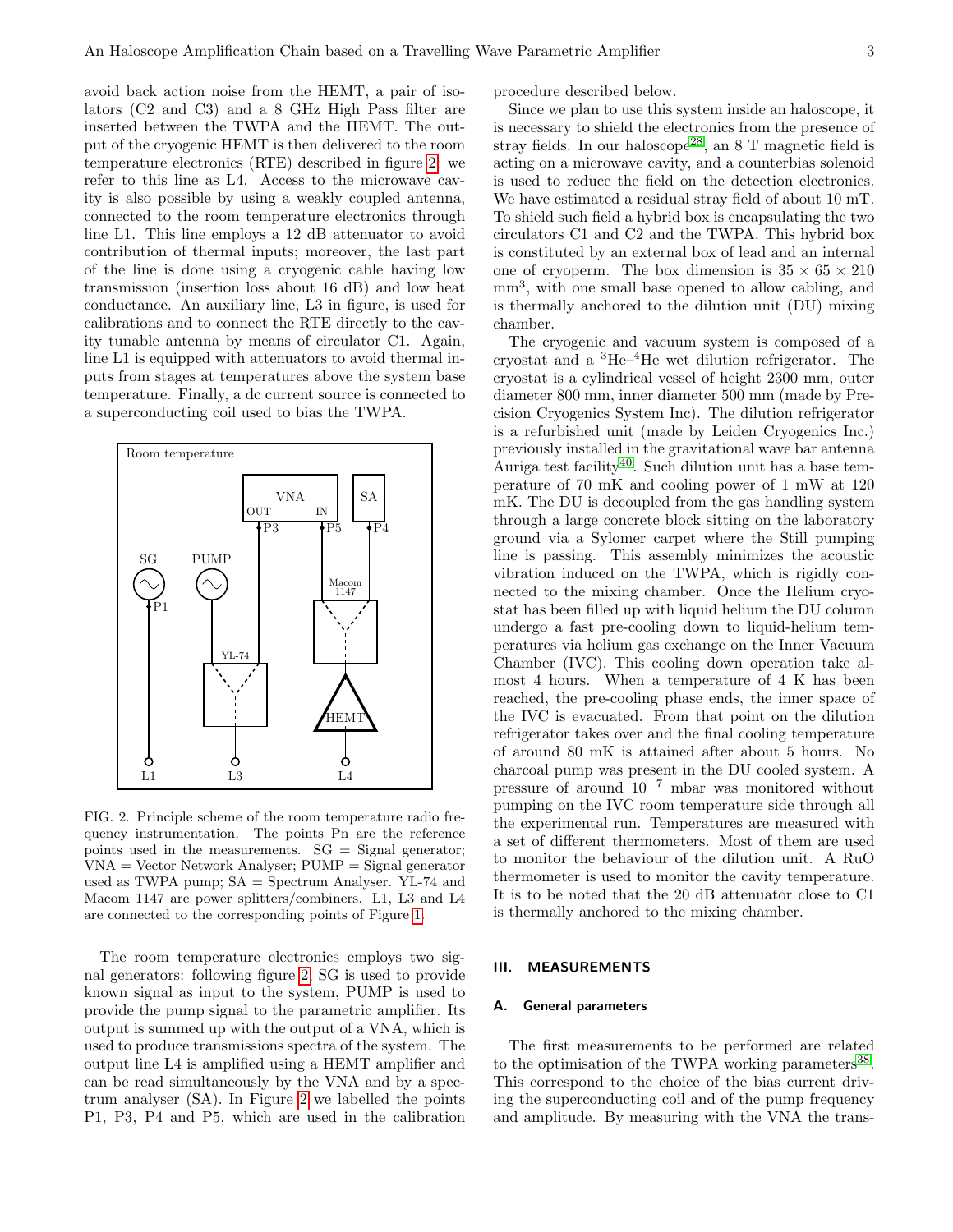mission spectra P3 -> P5 while varying the dc current  $I_{DC}$ , it is possible to identify the working point of the TWPA as this where the S parameter S53 has a local minimum. Indeed, minima are found with a periodicity of about 4 mA. They are not symmetric around zero due to the presence of the magnetic field of the circulators C1 and C3, which are located close to the TWPA. Our minimum currrent working point have been selected as  $I_{DC} = \{-1.2, 2.7\}$  mA. The behaviour of the TWPA for either one of the two values of  $I_{DC}$  is equal.

Once the correct magnetic flux on the TWPA has been selected, the amplifier can be driven with a pump. Importantly, the TWPA used in this work does not rely on a dispersive feature for phase matching and can then be pumped at any desired frequency. Then the choice of the pump frequency and power is directly connected with the frequency of the signal we want to study. Among the available cavity resonances, we have selected the mode TM012 at  $f_{012} = 10.77$  GHz. The antenna has been almost critically coupled to this mode, resulting in a mode width of about 1 MHz, with a corresponding loaded quality factor of about 10 000. For this signal frequency a suitable pump frequency has been found as  $f_P = 9.965$ GHz, with  $I_{DC} = 2.7$  mA. Figure [3](#page-3-0) shows the gain profile obtained with a power of −24.3 dBm delivered from the signal generator PUMP. The actual gain of the TWPA is estimated by dividing the S53 spectra obtained with the generator PUMP on and off. It has to be noted that this is an upper limit for the gain, since the real gain would be measured with respect to the situation where the TWPA is removed from the system and substituted with a quasi-lossless line. We could not do this in our set-up, since this would need the presence of a pair of switches, not available at the moment. The pump power level has been chosen by reducing of some fraction of a dB the value showing a saturation in the gain profile.



<span id="page-3-0"></span>FIG. 3. Gain profile for the TWPA operated with a pump at the frequency of  $f_P = 9.965$  GHz, with a biasing magnetic field produced by the current  $I_{DC} = 2.7$  mA. A rough estimate of the gain is simply obtained by subtracting the S53 measure with pump OFF from that with pump ON.

#### B. Lines gains and Noise Temperature

With the TWPA correctly in operation, it is then possible to complete the characterisation of the system by measuring the effective gain and noise temperature of the overall detection chain from the cavity output to the point P4. To this end, calibrated signal are injected and read along the different lines L1, L3 and L4, to allow the measurement of the transmission characteristic of all lines down to the common reference point given by the tunable antenna (point A1 of Figure [1\)](#page-1-0). We can define the following frequency dependent line gains:

- $g_1(f)$ : from the point P1 to antenna A1 bidirectional
- $g_3(f)$ : from the point P3 to antenna A1 bidirectional
- $q_4(f)$ : from antenna A1 to the point P4 (Complete detection chain)

Measurements are performed only at a cavity resonance, with the tunable antenna almost critically coupled. Only for  $g_3$  a slightly detuned frequency is used, just off the cavity resonance.

We then measure the following three transmission power spectra:

- S41: From P1 to P4
- S43: From P3 to P4
- S13: From P3 to P1

A calibrated signal generator provides as input a pure tone of different power levels  $P_i$  and the output power levels  $P<sub>o</sub>$  are obtained with a spectrum analyser set to a specific resolution bandwidth B.

<span id="page-3-1"></span>
$$
P_o^{xy} = P_n + P_i \times G_{xy}, \quad (xy) = \{41, 43, 13\} \tag{4}
$$

where  $P_n$  is the noise power at the spectrum analyser and  $G_{xy} = g_x \times g_y$ . The spectra S41 and S43 are those carrying the information on the noise level in the system:

<span id="page-3-2"></span>
$$
P_n = g_4 k_B T_{\rm sys} B + P_{\rm SA}^n \tag{5}
$$

with  $k_B$  the Boltzmann constant,  $T_{\text{sys}}$  the system noise temperature of the detection chain measured at the antenna point A1, and  $P_{\text{SA}}^n$  the noise floor of the spectrum analyser.

A linear fit of the measured values for the three equa-tions [\(4\)](#page-3-1), i.e. with  $(xy) = \{41, 43, 13\}$  allows to obtain the three line gains  $G_{xy}$  and  $P_n$ . The value of  $g_4$ , together with  $g_1$  and  $g_3$ , is then directly derived from  $G_{xy}$ and using equation [\(5\)](#page-3-2) the resulting value of  $T_{\rm sys}$  is calculated, characterising the noise performance of the detection chain.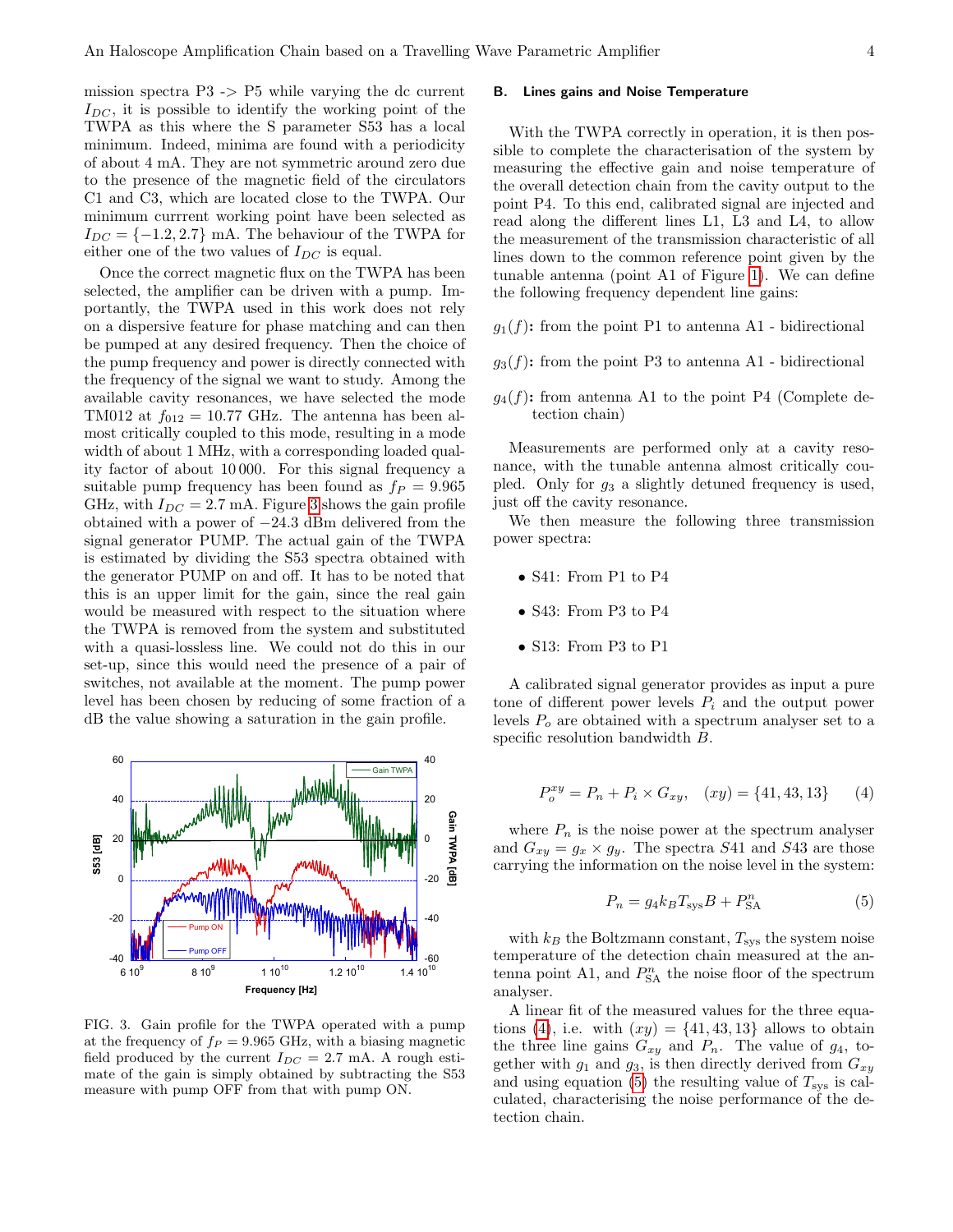## 1. Systematics

It is assumed that the cavity output line transmissivity shows no variation, due to non correct impedance matching, between the cavity mode frequency and the frequency at which S43 is measured. This is in general true for the slight shift used (order of a few MHz). For this reason the spectra S43 are measured in two positions, one above and one below the cavity resonance frequency. Another possible source of error is the leakage of circulator C1 from line L3 directly to line L4. From the specifications of the device and our measurements at room temperature we expect this leakage of the order of a percent. A more important source of error is the calibration of the generator providing the power input. We have checked the nominal power level of the instrument by comparison with other rf devices present in our laboratory: differences were below 0.1 dB, namely again at the percent level.

#### 2. Results

Figure [4a](#page-4-0) shows the measurement fo the quantities S43 and S41, having a resolution bandwidth  $B = 1$  MHz. The noise of the spectrum analyser has been previously measured as  $P_{SA}^{n} = 2$  pW. For S43 two measurements have been done at two frequencies outside the cavity peak: each of them shifted 1.5 MHz above and below the cavity resonance value, respectively. For the case os S43 the obtained values are the average values of the two fits. Figure [4b](#page-4-0) shows the measurement for the quantity S31, in this case two smaller bandwidth values (30 kHz and 300 kHz) have been used since the output power level to be measured was very weak. Results of the fits are reported in the left column of Table [I.](#page-4-1) The errors are those obtained from the fit, each measured point has its own error given essentially by the number of averages taken for each point. The right column of the table shows the values of the parameters calculated using the definition of  $G_{xy}$  and Equation [\(5\)](#page-3-2).

<span id="page-4-1"></span>TABLE I. Results from the fits of Figure [4](#page-4-0) and calculated values for the measurement parameters.

| Parameters from fits                                 | Calculated parameters                  |
|------------------------------------------------------|----------------------------------------|
| $G_{41} = 141 \pm 1$                                 | $g_1 = (9.8 \pm 0.7) \times 10^{-6}$   |
| $G_{43} = 78 \pm 2$                                  | $g_3 = (5.4 \pm 0.4) \times 10^{-6}$   |
| $G_{13} = (5.3 \pm 0.2) \times 10^{-11}$             | $ g_4 = (1.44 \pm 0.07) \times 10^7$   |
| $P_n^{43} = (6.9 \pm 0.5) \times 10^{-10} \text{ W}$ | $T_{sys}^{43} = 3.5 \pm 0.3 \text{ K}$ |
| $P_n^{41} = (6.7 \pm 0.2) \times 10^{-10}$ W         | $T_{sus}^{41} = 3.4 \pm 0.2 \text{ K}$ |

We have studied the variation of the system noise temperature for different gains of the TWPA, obtained by varying the pump power level at the frequency  $f_P$  =

9.965 GHz. Results are shown in Figure [5.](#page-5-5) For this measurement we have assumed that the line gains  $g_1$  and  $g_3$ are not changed, while  $g_4$  is obtained by repeating the procedure described before, i.e. by a measurement of S41, for each value of the pump power level.

The system noise temperature can be described by the following model

<span id="page-4-2"></span>
$$
T_{\rm sys} \approx T_c + \Lambda_1 T_{\rm TWPA} + \frac{\Lambda_2 \Lambda_1}{G_{\rm TWPA}} T_{\rm HEMT}
$$
 (6)

where  $T_c \simeq 100$  mK is the cavity temperature (the antenna is critically coupled),  $T_{\text{TWPA}}$  and  $G_{\text{TWPA}}$  are



<span id="page-4-0"></span>FIG. 4. (a) Measurements with different input powers for S43 and S41. The resolution bandwidth is  $B = 1$  MHz. The S43 measurements have been done at two frequencies, shifted +1.5 MHz and −1.5 MHz from the resonance of the cavity. (b) Measurement for the quantity S13, performed with two bandwidths of 30 kHz and 300 kHz. For both panels least squares linear fits to the experimental points are shown.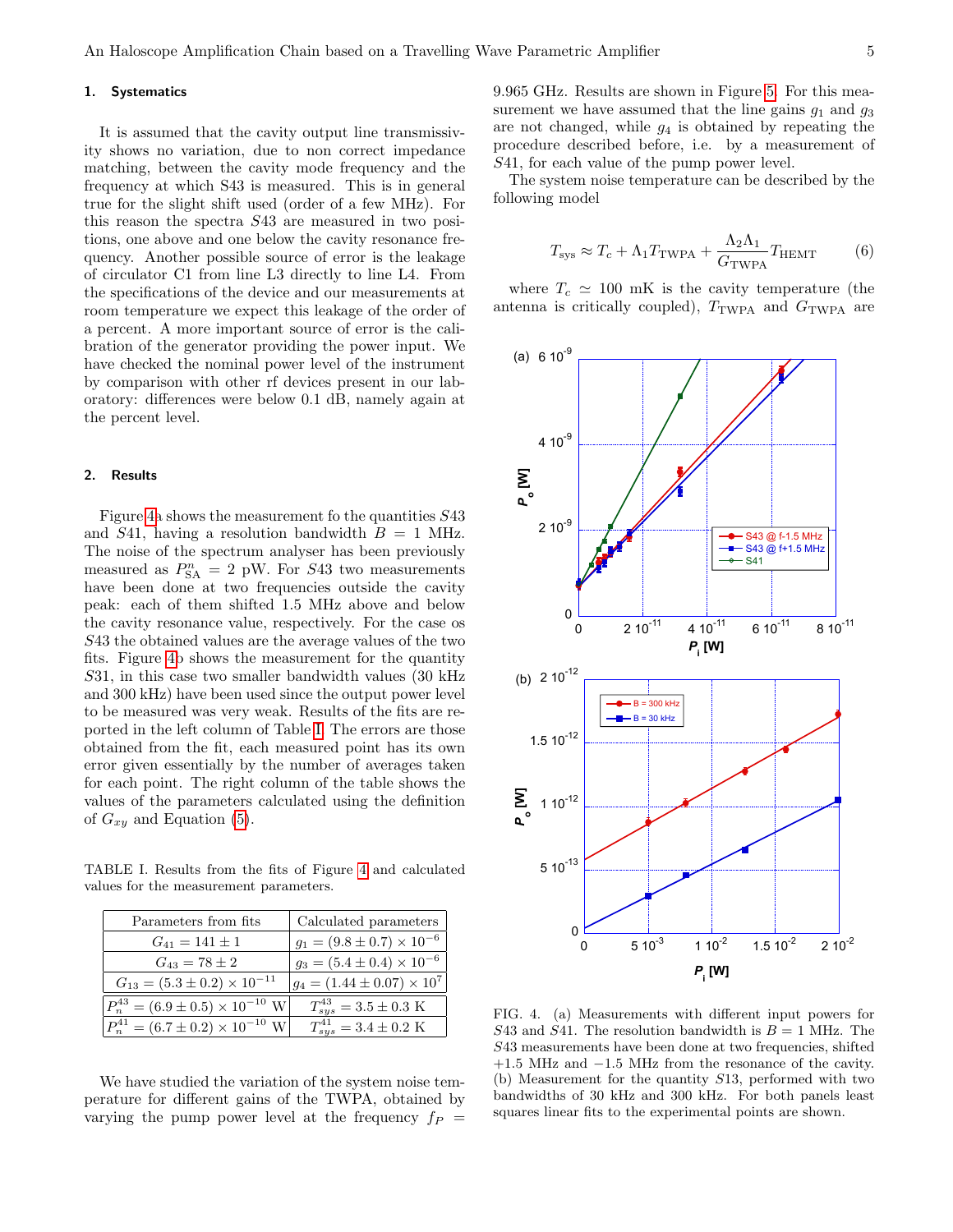

<span id="page-5-5"></span>FIG. 5. System noise temperature and TWPA gain for different values of the pump power level. The pump frequency is  $f_P = 9.965$  GHz, with a biasing magnetic field produced by the current  $I_{DC} = 2.7$  mA.

the noise temperature and gain of the TWPA,  $\Lambda_1$  are the insertion losses of the chain from point A1 to the TWPA input,  $\Lambda_2$  are the insertion losses of the chain from the TWPA to the HEMT, and  $T_{\text{HEMT}}$  is the effective noise temperature of the HEMT. We have measured  $T_{\text{HEMT}} = 4.5 \pm 0.5 \text{ K}$  on a different set-up at the frequency of 10.5 GHz, while the two losses have been measured at room temperature, at least for the non superconducting cabling. An estimate for the losses at cryogenic temperature gives  $\Lambda_1 = 0.3$  dB and  $\Lambda_2 = 0.7$  dB. Such low losses allowed us to neglect noise contributions from the losses in Equation [\(6\)](#page-4-2). If we look at the plot of  $T_{sys}$  in Figure [5,](#page-5-5) we see that there is no variation even in the presence of an increasing gain of the TWPA for pump levels above −24.8 dBm. This indicates that the contribution of  $T_{\text{HEMT}}$  is negligible. If we consider the weighted average of the system noise temperatures, excluding the one at the smallest pump value, we obtain  $T_{\rm sys}^{\rm avg} = 3.3 \pm 0.1$ K. We can then estimate  $T_{\text{TWPA}} = 3.0 \pm 0.1 \text{ K}$  at the operating frequency of 10.77 GHz.

From Table [I](#page-4-1) follows that the output line has a total gain of  $g_4(dB) \approx 71.6$  dB. The nominal gains of the two HEMTs are 37 dB and 35 dB for the cryogenic and room temperature ones, respectively. We estimate a total lines loss of 20 dB, thus resulting in an estimated gain of the parametric amplifier  $G_{\text{TWPA}} \simeq 20 \text{ dB}$ . This value is compatible with the results showed in Figure [3,](#page-3-0) where the gain has been estimated only by switching the pump off. A precise measurement of  $G<sub>TWPA</sub>$  is not in general necessary, since it is the total line gain which characterises the signal strength. A gain large enough to avoid contribution of the noise from the HEMT (see Equation [\(6\)](#page-4-2)) is what is truly important.

# IV. CONCLUSIONS

We have operated and characterized an amplification chain to be used for the search of dark matter axions. It is based on a reversed Kerr travelling wave parametric amplifier and mounted to read the power delivered by a microwave resonant cavity. The amplification chain will be the core of the experiment QUAX, designed to operate an axion haloscope in a wide bandwidth around 10 GHz<sup>[41](#page-7-3)</sup>. A system noise temperature of  $(3.3 \pm 0.1)$  K has been measured at a frequency of 10.77 GHz. This is a record low value for a wide band amplifier, and improves over commercially available HEMTs that have an internal noise contribution already above the value obtained here. A dedicated procedure has been devised to precisely measure the noise characteristic at the relevant measurement point, i.e. the cavity output.

# V. ACKNOWLEDGMENTS

We acknowledge Enrico Berto, Mario Tessaro and Fulvio Calaon for their work on the building and operation of the prototype, and INFN - Laboratori Nazionali di Legnaro for hosting the experiment and providing the liquid Helium for cooling.

This work is supported by INFN (QUAX experiment) and by the European Union's Horizon 2020 research and innovation program under grant agreement no. 899561. M.E. acknowledges the European Union's Horizon 2020 research and innovation program under the Marie Sklodowska Curie (grant agreement no. MSCA-IF-835791). A.R. acknowledges the European Union's Horizon 2020 research and innovation program under the Marie Sklodowska Curie grant agreement No 754303 and the 'Investissements d'avenir' (ANR-15- IDEX-02) programs of the French National Research Agency.

The data that support the findings of this study are available from the corresponding author upon reasonable request.

## REFERENCES

- <span id="page-5-0"></span> ${}^{1}R$ . D. Peccei and Helen R. Quinn. CP conservation in the presence of pseudoparticles. Phys. Rev. Lett., 38:1440–1443, Jun 1977.
- <sup>2</sup>Steven Weinberg. A new light boson? Physical Review Letters, 40(4):223, 1978.
- <span id="page-5-1"></span><sup>3</sup>Frank Wilczek. Problem of strong p and t invariance in the presence of instantons. Physical Review Letters, 40(5):279, 1978.
- <span id="page-5-2"></span><sup>4</sup>Jihn E. Kim. Weak-interaction singlet and strong CP invariance. Phys. Rev. Lett., 43:103–107, Jul 1979.
- <span id="page-5-3"></span><sup>5</sup>M.A. Shifman, A.I. Vainshtein, and V.I. Zakharov. Can confinement ensure natural cp invariance of strong interactions? Nuclear Physics B, 166(3):493 – 506, 1980.
- <span id="page-5-4"></span><sup>6</sup>Michael Dine, Willy Fischler, and Mark Srednicki. A simple solution to the strong cp problem with a harmless axion. Physics Letters B,  $104(3):199 - 202$ , 1981.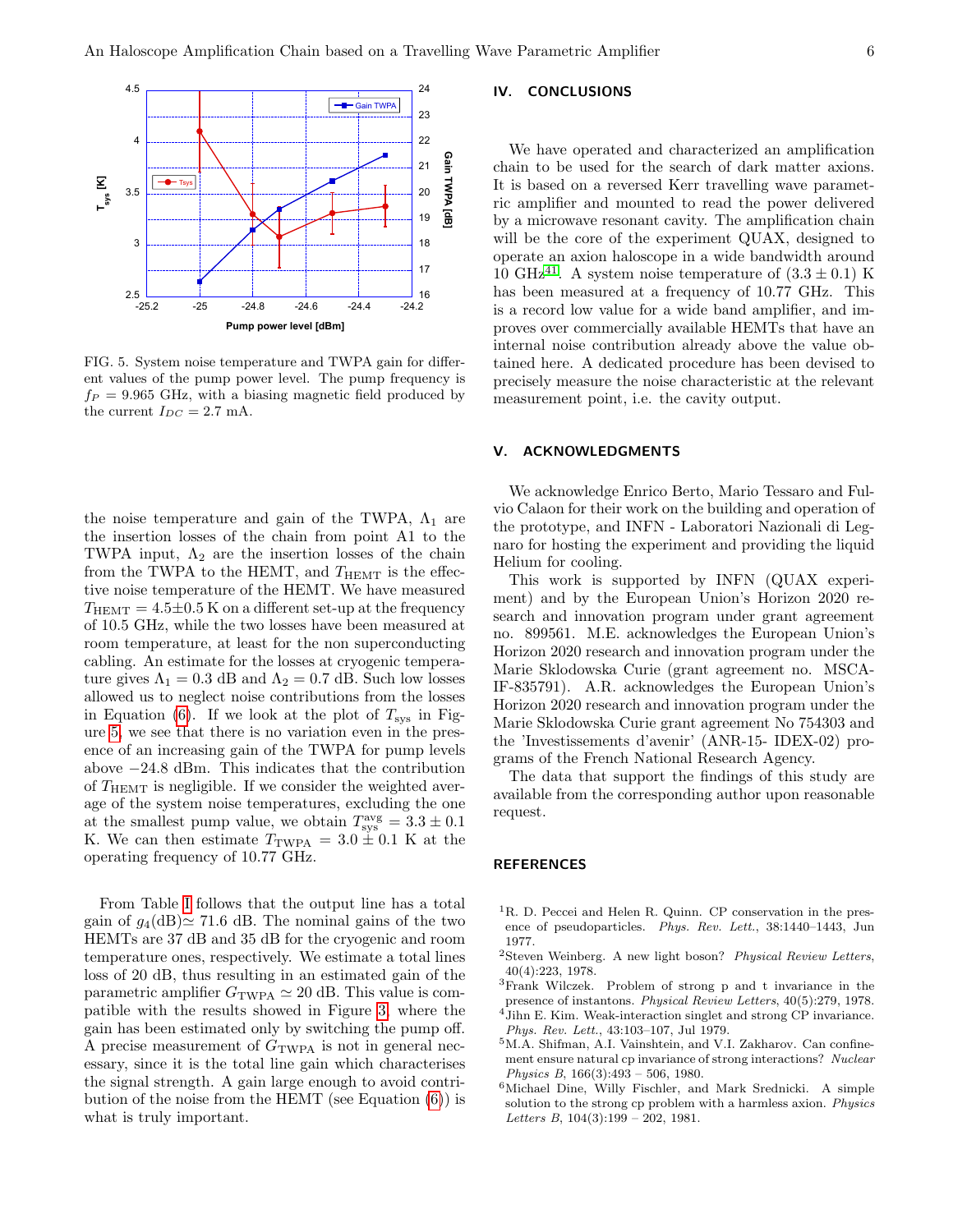- <span id="page-6-0"></span><sup>7</sup>A. R. Zhitnitsky. The weinberg model of the cp violation and t odd correlations in weak decays. Sov. J. Nucl. Phys., 31:529–534, 1980. [Yad. Fiz.31,1024(1980)].
- <span id="page-6-1"></span><sup>8</sup>John Preskill, Mark B. Wise, and Frank Wilczek. Cosmology of the invisible axion. Physics Letters B,  $120(1):127 - 132$ , 1983.
- <sup>9</sup>Pierre Sikivie. Axion Cosmology, pages 19–50. Springer Berlin Heidelberg, 2008.
- <sup>10</sup>Leanne D Duffy and Karl van Bibber. Axions as dark matter particles. New Journal of Physics, 11(10):105008, oct 2009.
- <span id="page-6-2"></span> $^{11}$ David J.E. Marsh. Axion cosmology. Physics Reports, 643:1 -79, 2016.
- <span id="page-6-3"></span><sup>12</sup>Georg G. Raffelt. Astrophysical methods to constrain axions and other novel particle phenomena. Physics Reports, 198(1):1 – 113, 1990.
- <span id="page-6-4"></span> $13$ Michael S Turner. Windows on the axion. Physics Reports, 197(2):67–97, 1990.
- <span id="page-6-5"></span><sup>14</sup>Szabolcs Borsányi, Z Fodor, J Guenther, K-H Kampert, SD Katz, T Kawanai, TG Kovacs, SW Mages, A Pasztor, F Pittler, et al. Calculation of the axion mass based on high-temperature lattice quantum chromodynamics. Nature, 539(7627):69, 2016.
- <sup>15</sup>Evan Berkowitz, Michael I Buchoff, and Enrico Rinaldi. Lattice qcd input for axion cosmology. Physical Review D, 92(3):034507, 2015.
- <span id="page-6-6"></span><sup>16</sup>Malte Buschmann, Joshua W. Foster, Anson Hook, Adam Peterson, Don E. Willcox, Weiqun Zhang, and Benjamin R. Safdi. Dark matter from axion strings with adaptive mesh refinement. Nature Communications, 13(1):1049, Feb 2022.
- <span id="page-6-7"></span><sup>17</sup>Igor G. Irastorza and Javier Redondo. New experimental approaches in the search for axion-like particles. Prog. Part. Nucl. Phys., 102:89–159, 2018.
- <span id="page-6-8"></span> $18P$ . Sikivie. Experimental tests of the "invisible" axion. Phys. Rev. Lett., 51:1415–1417, Oct 1983.
- <span id="page-6-9"></span> $^{19}{\rm N.}$  Du, N. Force, R. Khatiwada, E. Lentz, R. Ottens, L. J Rosenberg, G. Rybka, G. Carosi, N. Woollett, D. Bowring, A. S. Chou, A. Sonnenschein, W. Wester, C. Boutan, N. S. Oblath, R. Bradley, E. J. Daw, A. V. Dixit, J. Clarke, S. R. O'Kelley, N. Crisosto, J. R. Gleason, S. Jois, P. Sikivie, I. Stern, N. S. Sullivan, D. B Tanner, and G. C. Hilton. Search for invisible axion dark matter with the axion dark matter experiment. Phys. Rev. Lett., 120:151301, Apr 2018.
- <sup>20</sup>S. J. Asztalos, G. Carosi, C. Hagmann, D. Kinion, K. van Bibber, M. Hotz, L. J Rosenberg, G. Rybka, J. Hoskins, J. Hwang, P. Sikivie, D. B. Tanner, R. Bradley, and J. Clarke. Squid-based microwave cavity search for dark-matter axions. Phys. Rev. Lett., 104:041301, Jan 2010.
- <sup>21</sup>T. Braine, R. Cervantes, N. Crisosto, N. Du, S. Kimes, L. J. Rosenberg, G. Rybka, J. Yang, D. Bowring, A. S. Chou, R. Khatiwada, A. Sonnenschein, W. Wester, G. Carosi, N. Woollett, L. D. Duffy, R. Bradley, C. Boutan, M. Jones, B. H. LaRoque, N. S. Oblath, M. S. Taubman, J. Clarke, A. Dove, A. Eddins, S. R. O'Kelley, S. Nawaz, I. Siddiqi, N. Stevenson, A. Agrawal, A. V. Dixit, J. R. Gleason, S. Jois, P. Sikivie, J. A. Solomon, N. S. Sullivan, D. B. Tanner, E. Lentz, E. J. Daw, J. H. Buckley, P. M. Harrington, E. A. Henriksen, and K. W. Murch. Extended search for the invisible axion with the axion dark matter experiment. Phys. Rev. Lett., 124:101303, Mar 2020.
- <span id="page-6-10"></span><sup>22</sup>C. Bartram, T. Braine, E. Burns, R. Cervantes, N. Crisosto, N. Du, H. Korandla, G. Leum, P. Mohapatra, T. Nitta, L. J Rosenberg, G. Rybka, J. Yang, John Clarke, I. Siddiqi, A. Agrawal, A. V. Dixit, M. H. Awida, A. S. Chou, M. Hollister, S. Knirck, A. Sonnenschein, W. Wester, J. R. Gleason, A. T. Hipp, S. Jois, P. Sikivie, N. S. Sullivan, D. B. Tanner, E. Lentz, R. Khatiwada, G. Carosi, N. Robertson, N. Woollett, L. D. Duffy, C. Boutan, M. Jones, B. H. LaRoque, N. S. Oblath, M. S. Taubman, E. J. Daw, M. G. Perry, J. H. Buckley, C. Gaikwad, J. Hoffman, K. W. Murch, M. Goryachev, B. T. McAllister, A. Quiskamp, C. Thomson, and M. E. Tobar. Search for invisible axion dark matter in the  $3.3-–4.2$  µeV mass range. Phys. Rev. Lett., 127:261803, Dec 2021.
- <span id="page-6-11"></span> $23V$ . Anastassopoulos, S. Aune, K. Barth, A. Belov, H. Bräuninger,

G. Cantatore, J. M. Carmona, J. F. Castel, S. A. Cetin, F. Christensen, J. I. Collar, T. Dafni, M. Davenport, T. A. Decker, et al. New cast limit on the axion-photon interaction. Nature Physics, 13(6):584–590, 2017.

- <span id="page-6-12"></span><sup>24</sup>S. K. Lamoreaux, K. A. van Bibber, K. W. Lehnert, and G. Carosi. Analysis of single-photon and linear amplifier detectors for microwave cavity dark matter axion searches. Phys. Rev., D88(3):035020, 2013.
- <span id="page-6-13"></span><sup>25</sup>Michael S. Turner. Periodic signatures for the detection of cosmic axions. Phys. Rev. D, 42:3572–3575, Nov 1990.
- <span id="page-6-14"></span> $^{26}\rm{Dongok}$  Kim, Junu Jeong, SungWoo Youn, Younggeun Kim, and Yannis K. Semertzidis. Revisiting the detection rate for axion haloscopes. Journal of Cosmology and Astroparticle Physics, 2020(03):066–066, mar 2020.
- <span id="page-6-15"></span> $^{27}\mathrm{K}$  M. Backes et al. A quantum-enhanced search for dark matter axions. Nature, 590(7845):238–242, 2021.
- <span id="page-6-16"></span><sup>28</sup>D. Alesini, C. Braggio, G. Carugno, N. Crescini, D. D'Agostino, D. Di Gioacchino, R. Di Vora, P. Falferi, U. Gambardella, C. Gatti, G. Iannone, C. Ligi, A. Lombardi, G. Maccarrone, A. Ortolan, R. Pengo, A. Rettaroli, G. Ruoso, L. Taffarello, and S. Tocci. Search for invisible axion dark matter of mass  $m_a = 43 \mu\text{eV}$  with the quax- $a\gamma$  experiment. Phys. Rev. D, 103:102004, May 2021.
- <span id="page-6-17"></span> $^{29}\mathrm{Eunjung}$ Cha, Niklas Wadefalk, Per-Åke Nilsson, Joel Schleeh, Giuseppe Moschetti, Arsalan Pourkabirian, Silvia Tuzi, and Jan Grahn. 0.3–14 and 16–28 ghz wide-bandwidth cryogenic mmic low-noise amplifiers. IEEE Transactions on Microwave Theory and Techniques, 66(11):4860–4869, 2018.
- <span id="page-6-18"></span><sup>30</sup>Felix Heinz, Fabian Thome, Arnulf Leuther, and Oliver Ambacher. A 50-nm gate-length metamorphic hemt technology optimized for cryogenic ultra-low-noise operation. IEEE Transactions on Microwave Theory and Techniques, 69(8):3896–3907, 2021.
- <span id="page-6-19"></span><sup>31</sup>H. Zimmer. Parametric amplification of microwaves in superconducting josephson tunnel junctions. Applied Physics Letters, 10(7):193–195, 1967.
- <span id="page-6-20"></span><sup>32</sup>L. Zhong, S. Al Kenany, K. M. Backes, B. M. Brubaker, S. B. Cahn, G. Carosi, Y. V. Gurevich, W. F. Kindel, S. K. Lamoreaux, K.W. Lehnert, S. M. Lewis, M. Malnou, R. H. Maruyama, D. A. Palken, N. M. Rapidis, J. R. Root, M. Simanovskaia, T. M. Shokair, D. H. Speller, I. Urdinaran, and K. A. van Bibber. Results from phase 1 of the HAYSTAC microwave cavity axion experiment. Physical Review D, 97(9), may 2018.
- <span id="page-6-21"></span><sup>33</sup>N. Crescini, D. Alesini, C. Braggio, G. Carugno, D. D'Agostino, D. Di Gioacchino, P. Falferi, U. Gambardella, C. Gatti, G. Iannone, C. Ligi, A. Lombardi, A. Ortolan, R. Pengo, G. Ruoso, and L. Taffarello. Axion search with a quantum-limited ferromagnetic haloscope. Phys. Rev. Lett., 124:171801, May 2020.
- <span id="page-6-22"></span><sup>34</sup>N. Roch, E. Flurin, F. Nguyen, P. Morfin, P. Campagne-Ibarcq, M. H. Devoret, and B. Huard. Widely tunable, nondegenerate three-wave mixing microwave device operating near the quantum limit. Phys. Rev. Lett., 108:147701, Apr 2012.
- <span id="page-6-23"></span><sup>35</sup>Jose Aumentado. Superconducting parametric amplifiers: The state of the art in josephson parametric amplifiers. IEEE Microwave Magazine, 21(8):45–59, 2020.
- <span id="page-6-24"></span> $^{36}{\rm B.}$  Yurke, P. G. Kaminsky, R. E. Miller, E. A. Whittaker, A. D. Smith, A. H. Silver, and R. W. Simon. Observation of 4.2-k equilibrium-noise squeezing via a josephson-parametric amplifier. Phys. Rev. Lett., 60:764–767, Feb 1988.
- <span id="page-6-25"></span><sup>37</sup>C. Bartram, T. Braine, R. Cervantes, N. Crisosto, N. Du, G. Leum, P. Mohapatra, T. Nitta, L. J Rosenberg, G. Rybka, J. Yang, John Clarke, I. Siddiqi, A. Agrawal, A. V. Dixit, M. H. Awida, A. S. Chou, M. Hollister, S. Knirck, A. Sonnenschein, W. Wester, J. R. Gleason, A. T. Hipp, S. Jois, P. Sikivie, N. S. Sullivan, D. B. Tanner, S. Hoof, E. Lentz, R. Khatiwada, G. Carosi, C. Cisneros, N. Robertson, N. Woollett, L. D. Duffy, C. Boutan, M. Jones, B. H. LaRoque, N. S. Oblath, M. S. Taubman, E. J. Daw, M. G. Perry, J. H. Buckley, C. Gaikwad, J. Hoffman, K. Murch, M. Goryachev, B. T. McAllister, A. Quiskamp, C. Thomson, and M. E. Tobar. Dark Matter Axion Search Us-